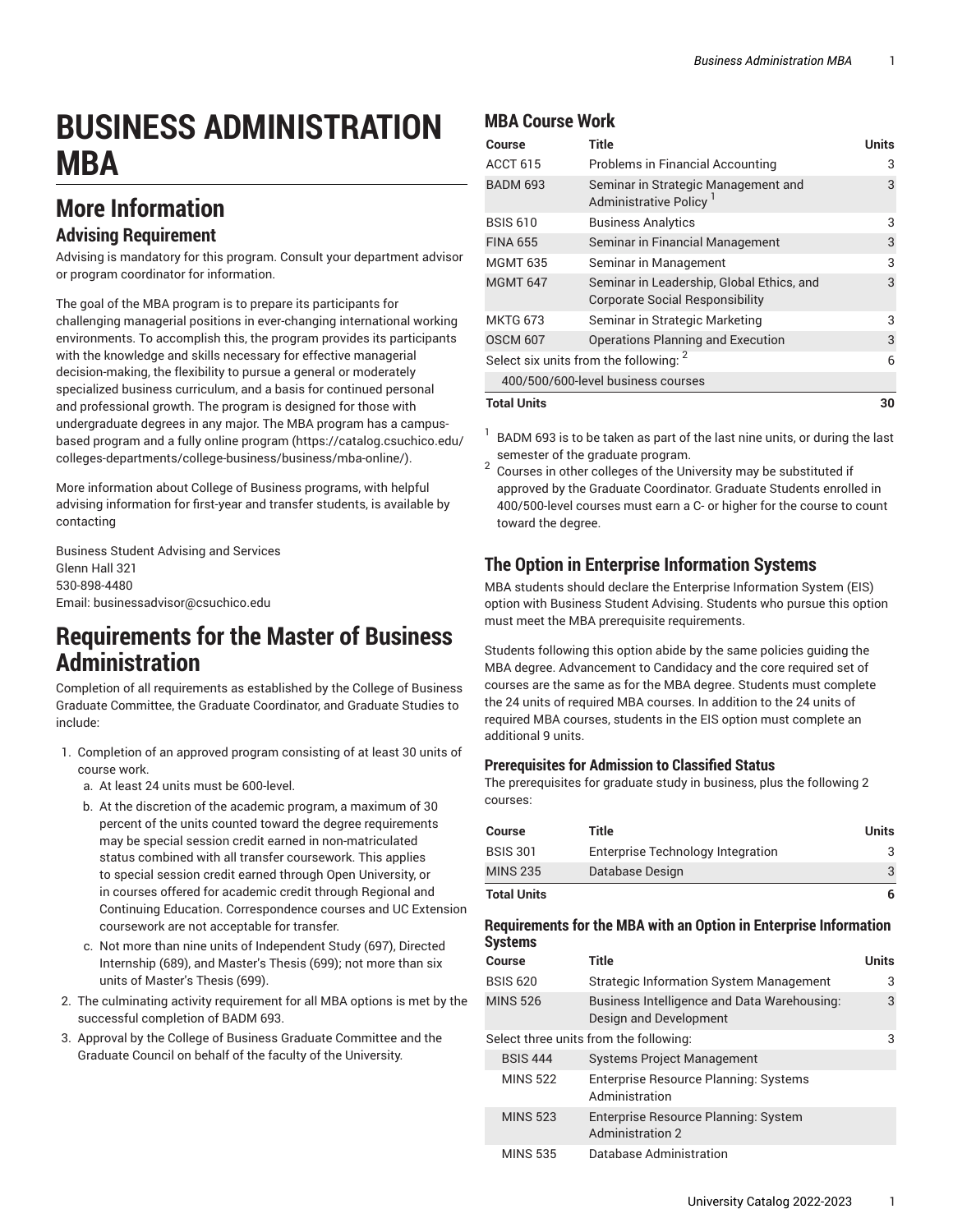| <b>Total Units</b> |                                                          |  |
|--------------------|----------------------------------------------------------|--|
| <b>MINS 697</b>    | Independent Study                                        |  |
| <b>MINS 689</b>    | Directed Internship                                      |  |
| <b>MINS 598</b>    | Special Topics in Management Information<br>Systems      |  |
| <b>MINS 546</b>    | E-Commerce and Cloud Computing in Business               |  |
| <b>MINS 537</b>    | Information Storage and Management                       |  |
| <b>MINS 536</b>    | Security and Privacy Issues in Information<br>Technology |  |
|                    |                                                          |  |

#### **The Option in Project Management**

MBA students should declare the project management option with Business Student Advising. Students with an undergraduate project management emphasis should not enroll in this option. Students who pursue this option must meet the MBA prerequisite requirements.

Students following this option abide by the same policies guiding the MBA degree. Advancement to Candidacy and the core required set of courses are the same as for the MBA degree. Students must complete the 24 units of required MBA courses. In addition to the 24 units of required MBA courses, students in the project management option must complete an additional 9 units.

#### **Requirements for the MBA with an Option in Project Management**

| Course                                 | Title                                          | Units |
|----------------------------------------|------------------------------------------------|-------|
| <b>MGMT 644</b>                        | Seminar in Project Management                  | 3     |
| <b>MGMT 645</b>                        | Teamwork, Negotiation, and Conflict Resolution | 3     |
| Select three units from the following: |                                                |       |
| <b>AMAR 458</b>                        | <b>Project Management</b>                      |       |
| <b>BSIS 620</b>                        | <b>Strategic Information System Management</b> |       |
| <b>MGMT 470</b>                        | <b>Business Dynamics</b>                       |       |
| <b>MGMT 489E</b>                       | Practicum in Project Management                |       |
| <b>MGMT 689</b>                        | Directed Internship                            |       |
| <b>MGMT 697</b>                        | Independent Study                              |       |
| OSCM/AMAR<br>451                       | <b>Quality Management</b>                      |       |

**Total Units 9**

# **Graduate Grading Requirements**

All courses in the major (with the exceptions of Independent Study - 697, Comprehensive Examination - 696, Master's Project - 699P, and Master's Thesis - 699T) must be taken for a letter grade, except those courses specified by the department as ABC/No Credit (400/500-level courses), AB/No Credit (600-level courses), or Credit/No Credit grading only. A maximum of 10 units combined of ABC/No Credit, AB/No Credit, and Credit/No Credit grades may be used on the approved program (including 697, 696, 699P, 699T and courses outside the major). While grading standards are determined by individual programs and instructors, it is also the policy of the University that unsatisfactory grades may be given when work fails to reflect achievement of the high standards, including high writing standards, expected of students pursuing graduate study.

Students must maintain a minimum 3.0 grade point average in each of the following three categories: all course work taken at any accredited institution subsequent to admission to the master's program; all course work taken at California State University, Chico subsequent to admission

to the program; and all courses on the approved master's degree program.

Students whose grade point average falls below 3.0 will be put on academic probation and after one additional semester without improvement may be disqualified from the program.

Continuous enrollment is required. At the discretion of the academic program, a maximum of 30 percent of the units counted toward the degree requirements may be special session credit earned in nonmatriculated status combined with all transfer coursework. This applies to special session credit earned through Open University, or in courses offered for academic credit through Regional and Continuing Education.

# **Graduate Time Limit**

All requirements for the degree are to be completed within five years of the end of the semester of enrollment in the oldest course applied toward the degree. See Master's Degree [Requirements](https://catalog.csuchico.edu/graduate-requirements/masters-degree-requirements/) ([https://](https://catalog.csuchico.edu/graduate-requirements/masters-degree-requirements/) [catalog.csuchico.edu/graduate-requirements/masters-degree](https://catalog.csuchico.edu/graduate-requirements/masters-degree-requirements/)[requirements/](https://catalog.csuchico.edu/graduate-requirements/masters-degree-requirements/)) for complete details on general degree requirements.

# **Graduate Requirement in Writing Proficiency**

Writing proficiency is a graduation requirement. All MBA students will be required to demonstrate their writing competency. Writing proficiency for the MBA must be demonstrated through successful completion of MGMT 647.

### **Prerequisites to Graduate Study in Business**

Enrollment in graduate (600-level) MBA courses presupposes completion of the following courses with a C or higher:

| <b>Course</b>   | Title                                       | <b>Units</b> |
|-----------------|---------------------------------------------|--------------|
| ACCT 201        | Introduction to Financial Accounting        | 3            |
| ACCT 202        | Introduction to Managerial Accounting       | 3            |
| <b>ECON 103</b> | Principles of Microeconomic Analysis        | 3            |
| <b>FINA 307</b> | Survey of Finance                           | 3            |
| <b>MATH 108</b> | <b>Statistics of Business and Economics</b> | 3            |
| <b>MKTG 305</b> | Survey of Marketing                         | 3            |

The prerequisite courses can often be substituted with equivalent courses from other universities. For more information about substitutions, students should contact Business Student Advising or the Graduate Coordinator.

Students with a non-business baccalaureate are encouraged to consider pursuing an MBA.

Students without an undergraduate business degree have a choice to take the six prerequisites as campus-based courses, or can fulfill the ECON 103, FINA 307, MATH 105/MATH 108, and MKTG 305 requirements by enrolling in an approved, online, self-paced set of modules. Details about fulfilling these four prerequisite courses with the self-paced modules are available on the MBA [Program](https://www.csuchico.edu/cob/programs/mba/index.shtml/) website [\(https://](https://www.csuchico.edu/cob/programs/mba/index.shtml/) [www.csuchico.edu/cob/programs/mba/index.shtml/\)](https://www.csuchico.edu/cob/programs/mba/index.shtml/) or by contacting Business Student Advising or the Graduate Coordinator.